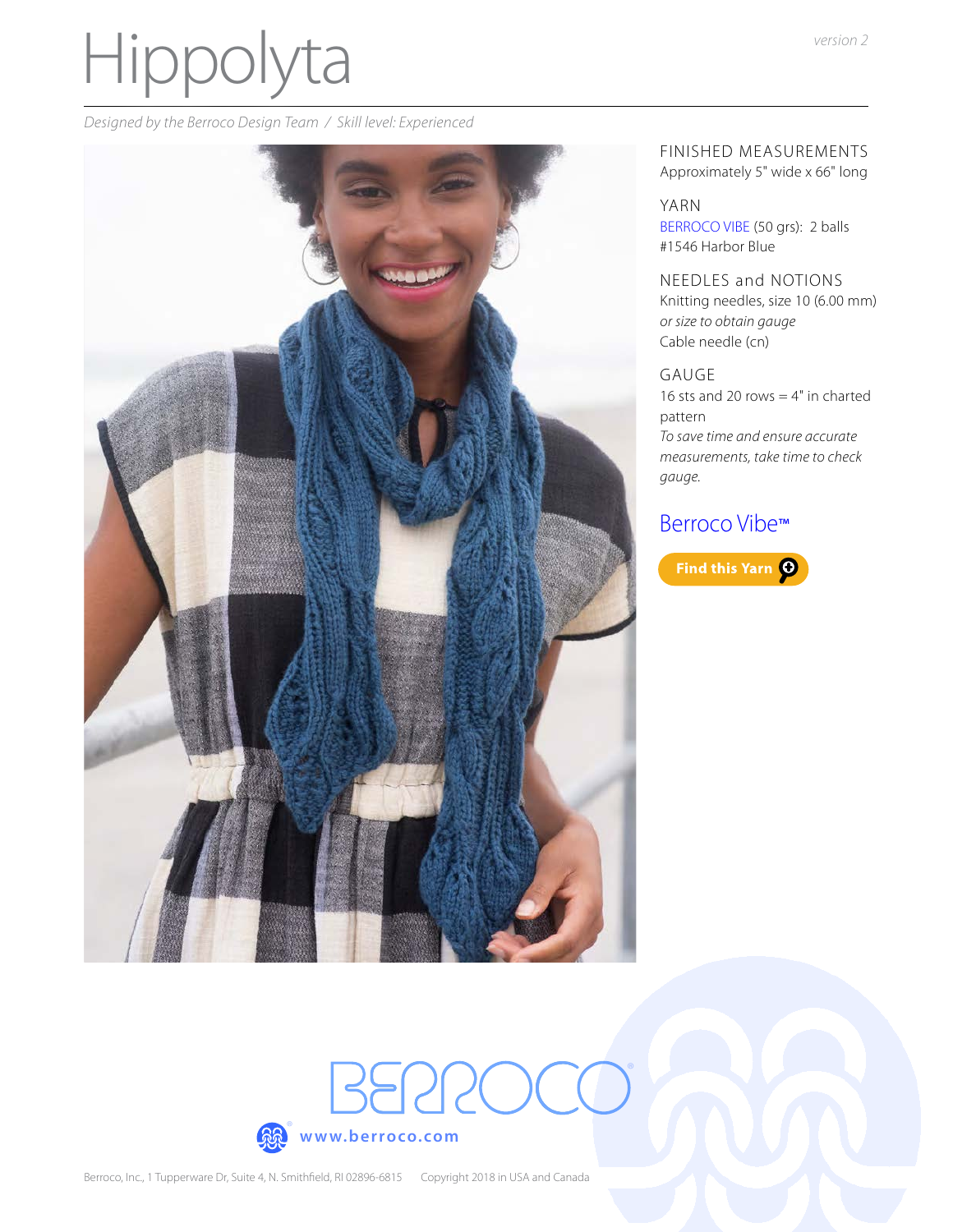*We recommend using yarns called for in our instructions. Every effort has been made to ensure that directions contained in this book are accurate and complete, however errors do occur. We cannot be responsible for variance of individual knitters, human or typographical errors.*

*All pattern PDFs are updated when corrections are made. In the event of finding an error, please make sure you've downloaded the most recent version.*

### **NOTE**

Scarf is worked in 2 sections. Cast-on edges are then sewn together at center.

## SCARF SECTION (Make 2)

With straight needles, cast on 20 sts. Follow Chart 1 until 70 rows of chart have been completed twice (140 rows), then work Rows 1–12 once more, end on WS. Follow Chart 2 until Row 28 has been completed. Fasten off.

## FINISHING

Sew cast-on edges of the 2 scarf sections together forming center seam. Weave in all ends and block as desired.





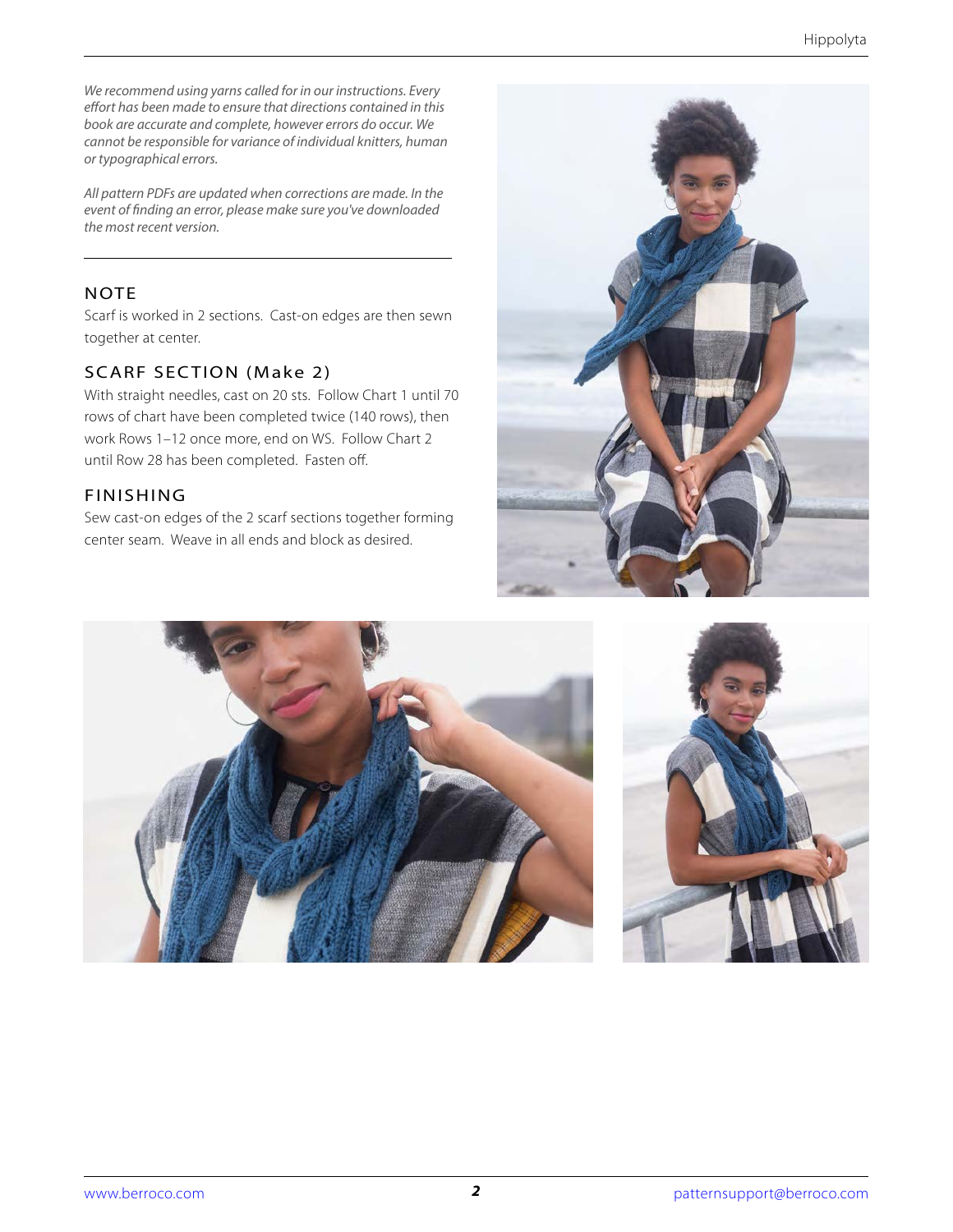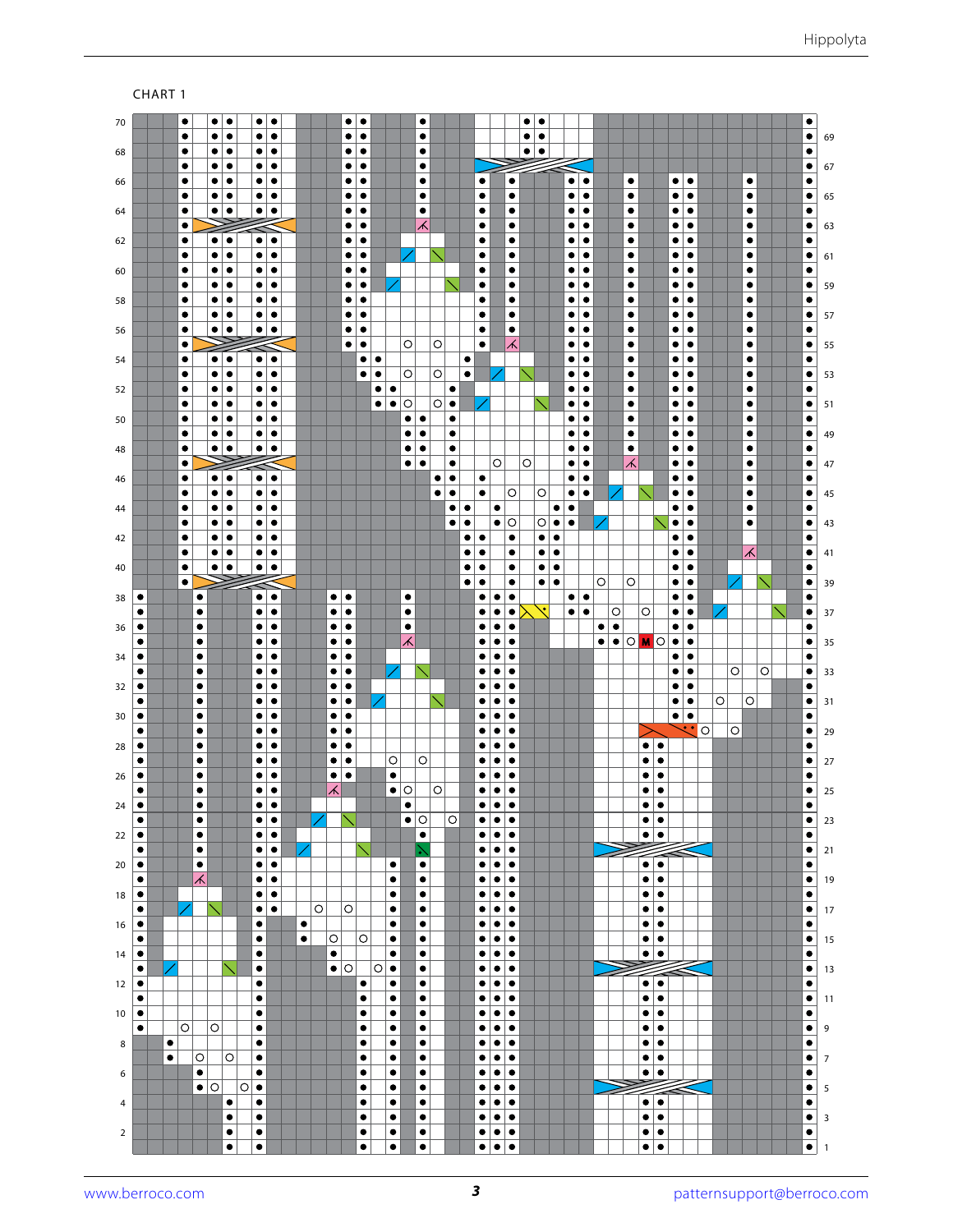

#### KEY TO CHARTS



#### CHART NOTES

Work from right to left on RS rows and from left to right on WS rows.